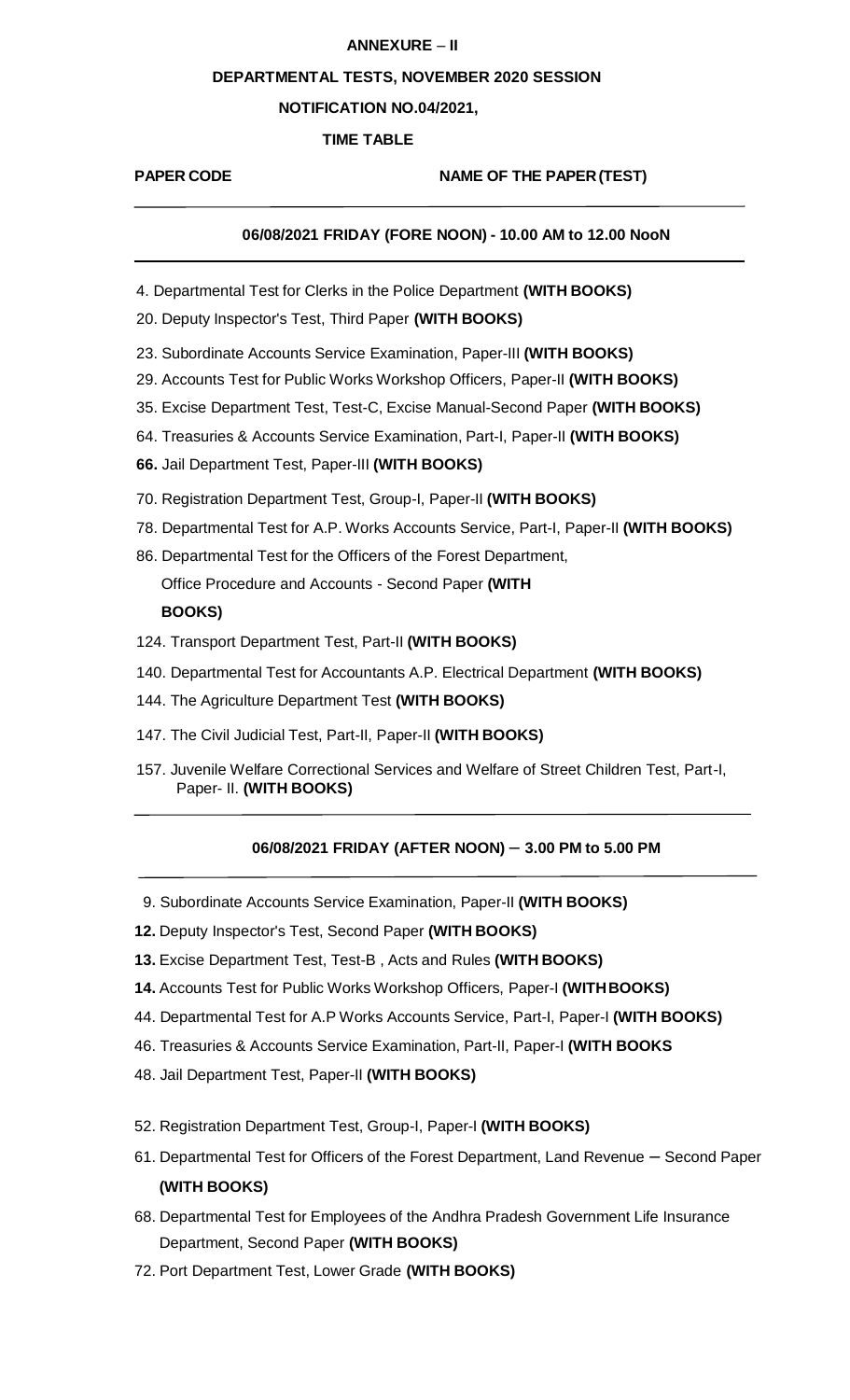- 77. The Indian Evidence Act Test **(WITH BOOKS)**
- 106. Transport Department Test, Part-I **(WITH BOOKS)**
- 152. Departmental Test for Technical Staff in the A.P Electrical Inspectorate Service **(WITH BOOKS)**
- 156. Juvenile Welfare Correctional Services Welfare of street Children Test, Part-I, **Paper-I. (WITH BOOKS)**

## **07/08/2021 SATURDAY (FORE NOON)** – **10.00 AM to 12.00 Noon**

- 18. The Revenue Test, Part-I First Paper **(WITH BOOKS)**
- 34. Subordinate Accounts Service Examination, Paper-IV **(WITH BOOKS)**
- 71. Excise Department Test, Test-D, Distillery Manual Second Paper **(WITH BOOKS)**
- 79. Treasuries & Accounts Service Examination, Part-II, Paper-II **(WITH BOOKS)**
- **82.** Jail Department Test, Paper-IV **(WITH BOOKS)**
- **83.** Registration Department Test, Group-II, Paper-III **(WITH BOOKS)**
- 88. Departmental Test for Gazetted Officers of the Education Department, First Paper **(WITH BOOKS)**
- 99. Departmental Test for A.P Works Accounts Service, Part-II, Paper-III **(WITH BOOKS)**
- **107.**Departmental Test for persons in Ministerial Service of the Forest Department, Part-I, Paper-I **(WITH BOOKS)**
- **108.** The Criminal Judicial Test, Second Paper **(WITH BOOKS)**
- 151. Marketing Department Test **(WITH BOOKS)**
- 158. Juvenile Welfare Correctional Services and welfare of Street Children Test, Part-II, Paper-III.

## (**WITH BOOKS**)

# **07/08/2021 SATURDAY (AFTER NOON) - 3.00 PM to 5.00 PM**

- 27. The Revenue Test, Part-I, Second Paper **(WITH BOOKS)**
- 40.Labour Factories and Boilers Department Test, Part-B **(WITH BOOKS)**
- 84. Local Fund Audit Department Test, First Paper **(WITH BOOKS)**
- 89. Treasuries & Accounts Service Examination, Part-I, Paper-III **(WITH BOOKS)**
- 92. Departmental Test for Officers of the A.P. Commercial Taxes Subordinate Service, First Paper **(WITH BOOKS)**
- 94. Registration Department Test, Group-III, Paper-IV **(WITH BOOKS)**
- 97. Departmental Test for Gazetted Officers of the Education Department, Second Paper **(WITH BOOKS)**
- 128. Departmental Test for A.P. Works Accounts Service, Part-II, Paper-IV **(WITH BOOKS)**
- 136. The Criminal Judicial Test, Fourth Paper **(WITH BOOKS)**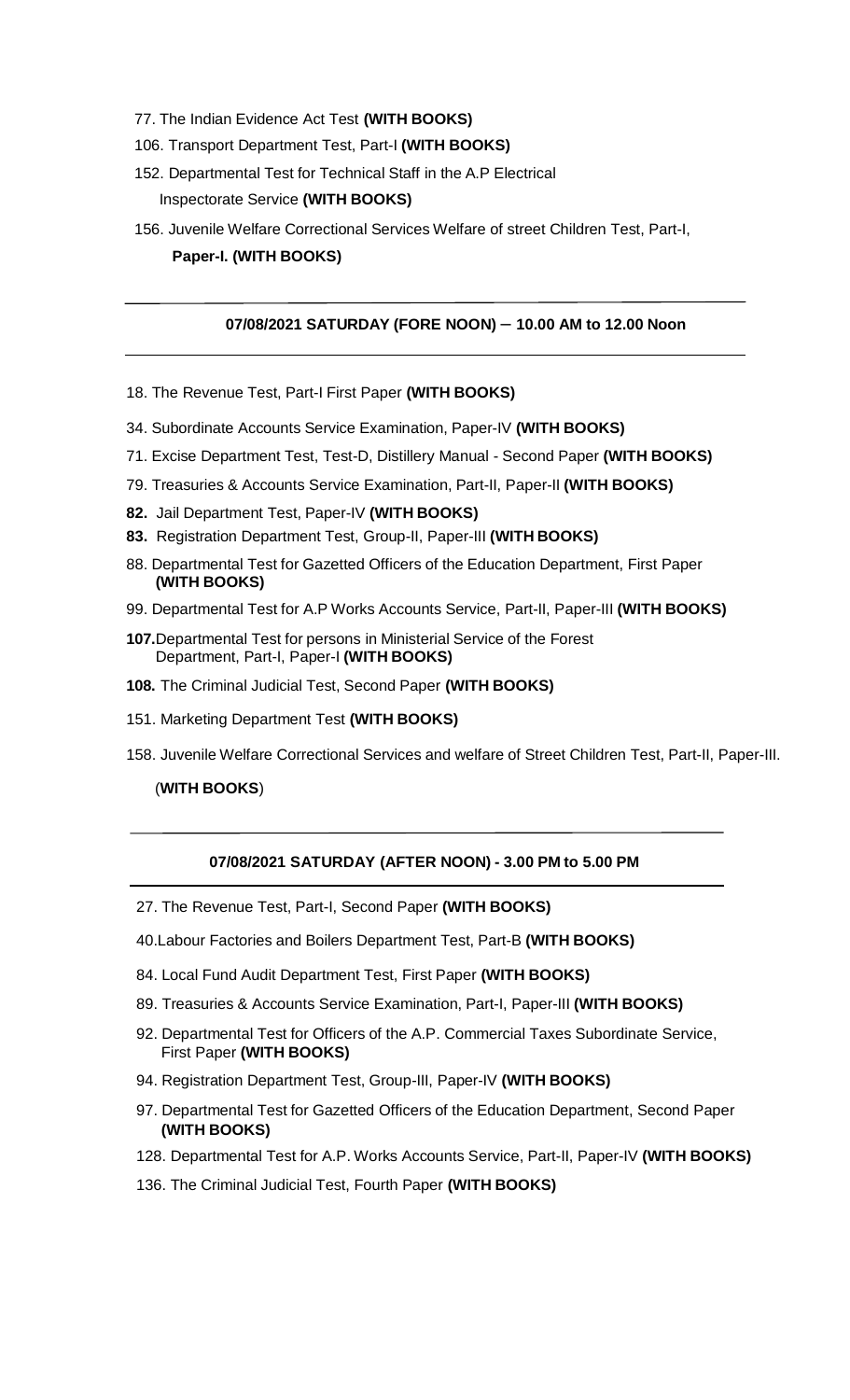- 139. Departmental Test for Persons in Ministerial Service of the Forest Department, Part-II, Paper-III **(WITH BOOKS)**
- 159. Juvenile Welfare Correctional services and Welfare of Street Children Test, Part-III, Paper-IV. **(WITH BOOKS)**

## **08/08/2021 SUNDAY (FORE NOON) - 10.00 AM to 12.00 NooN**

- **1.** Subordinate Accounts Service Examination, Paper-I **(WITH BOOKS)**
- **2.** Deputy Inspector's Test, First Paper **(WITH BOOKS)**
- **3.** Excise Department Test, Test-A, Civil and Criminal law **(WITH BOOKS)**
- 10. Accounts Test for Subordinate Officers, Part-II **(WITH BOOKS)**
- 26**.** Departmental Test for Officers of the Forest Department, Forest Law Second Paper **(WITH BOOKS)**
- 31**.** Treasuries & Accounts Service Examination, Part-I, Paper-I **(WITH BOOKS)**
- 33**.** Jail Department Test, Paper-I **(WITH BOOKS)**
- 39. Fire Service Department Test, Part-II **(WITH BOOKS)**
- 45. The Civil Judicial Test, Part-I **(WITH BOOKS)**
- **50.** Departmental Test for Officers of the Andhra Pradesh Agriculture Service **(WITH BOOKS)**
- **51.** Animal Husbandry Department Test **(WITH BOOKS)**
- 55. Port department test, Higher Grade **(WITH BOOKS)**
- 60. Departmental Test for the Employees of Andhra Pradesh Government Life Insurance Department, First Paper **(WITH BOOKS)**
- 149. Departmental Test for the Gazetted and Non-Gazetted Staff of the A.P. Public Service Commission **(WITH BOOKS)**

# **08/08/2021SUNDAY (AFTER NOON)** – 3**.00 PM to 5.00 PM**

08 The Accounts Test for Subordinate Officers, Part-I **(WITH BOOKS)**

## **09/08/2021 MONDAY (FORE NOON)** – **10.00 AM to 12.00 Noon**

- 129. Treasuries & Accounts Service Examination, Part-II, Paper-IV **(WITH BOOKS)**
- **16.** Fire Service Department Test, Part-I, First Paper **(WITHOUT BOOKS)**
- 17. Departmental Test for Officers of the Forest Department, Forest Law First Paper **(WITHOUT BOOKS)**
- 21. Excise Department Test, Test-C, Excise Manual First Paper **(WITHOUT BOOKS)**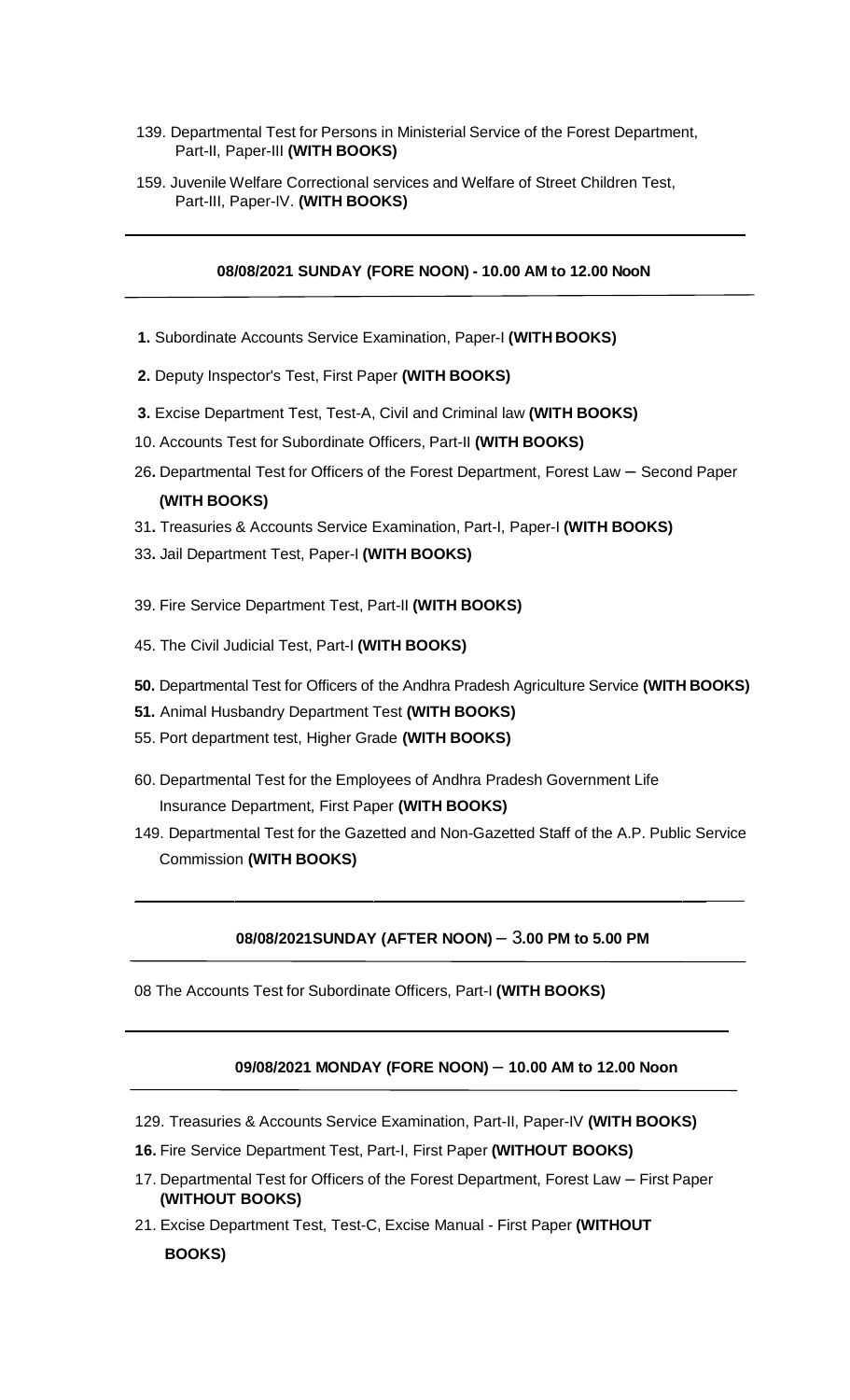- 24. Fisheries Department Test-II, Second Paper **(WITHOUT BOOKS)**
- 36. Special Language Test for Officers of the Education Department, Lower Standard Written Examination, First Paper-Translation from English into a Language Chosen **(WITHOUT BOOKS)** 3 hours (10:00 AM to 01:00 PM)
- 63. Divisional Test, Part-I, Paper-II **(WITHOUT BOOKS)**
- 65. Departmental Test for Employees of Sericulture Department, Part-I, Paper-II **(WITHOUT BOOKS)**
- 80. Departmental Test for Employees of Sericulture Department, Part-II, Paper-II **(WITHOUT BOOKS)**
- 96. Departmental Test for the Staff of the National Employment Service , Part-I **(WITHOUT BOOKS)**
- 98. The Criminal Judicial Test, First Paper **(WITHOUT BOOKS)**
- 109. Surveyor's Test (Higher Grade), Part-I **(WITHOUT BOOKS)** 3 hours (10:00 AM to 01:00 PM)
- 110.Survey and Settlement Surveyor's Test (Higher Grade), Part-I **(WITHOUT BOOKS)** 3 hours (10:00 AM to 01:00 PM)
- 111. Surveyor's Test (Lower Grade), Part-I **(WITHOUT BOOKS)** 3 hours (10:00 AM to 01:00 PM)
- **112.** Survey and Settlement Surveyor's Test (Lower Grade), Part-I **(WITHOUT BOOKS)** 3 hours (10:00 AM to 01:00 PM)
- 116. Survey Inspector's Test, Part-I **(WITHOUT BOOKS)** 3 hours (10:00 AM to 01:00 PM)
- 122. Computation Test, Part-I **(WITHOUT BOOKS)** 3 hours (10:00 AM to 01:00 PM)

#### **09/08/2021 MONDAY (AFTER NOON) - 3.00 PM to 5.00 PM**

- 25. Fire Service Department Test, Part-I , Second Paper **(WITHOUT BOOKS)**
- **41.** Departmental Test for Chief and Deputy Chief Accountants in the Andhra Pradesh Electricity Department, Paper-I **(WITHOUT BOOKS)**
- 42. Departmental Test for Officers of the Forest Department, Land Revenue First Paper **(WITHOUT BOOKS)**
- 49. Special Language Test for Officers of the Education Department, Lower Standard Written Examination -Second Paper - Translation from the Language chosen into English **(WITHOUT BOOKS)** 3 hours (3:00 PM to 6:00 PM)
- 56. Fisheries Department Test –II, Third paper **(WITHOUT BOOKS)**
- 58. Special Language Test for Officers of Education Department (Advanced Standard) First Paper **(WITHOUT BOOKS)** 3 hours (3:00 PM to 6:00 PM)
- 81. Divisional Test, Part-II, Paper-III **(WITHOUT BOOKS)**
- 90. Departmental Test for Employees of Sericulture Department, Part-I, Paper-III **(WITHOUT BOOKS)**
- 101. Departmental Test for Employees of Sericulture Department, Part-II, Paper- III **(WITHOUT BOOKS)**
- 104. Departmental Test for the Staff of National Employment Service, Part- II **(WITHOUT BOOKS)**
- 118. Surveyor's Test (Higher Grade), Part-II **(WITHOUT BOOKS)** 3 hours (3:00 PM to 6:00PM)
- 119. Survey and Settlement Surveyor's Test, (Higher Grade), Part-II**(WITHOUT BOOKS)** 3hours (3:00 PM to 6:00 PM)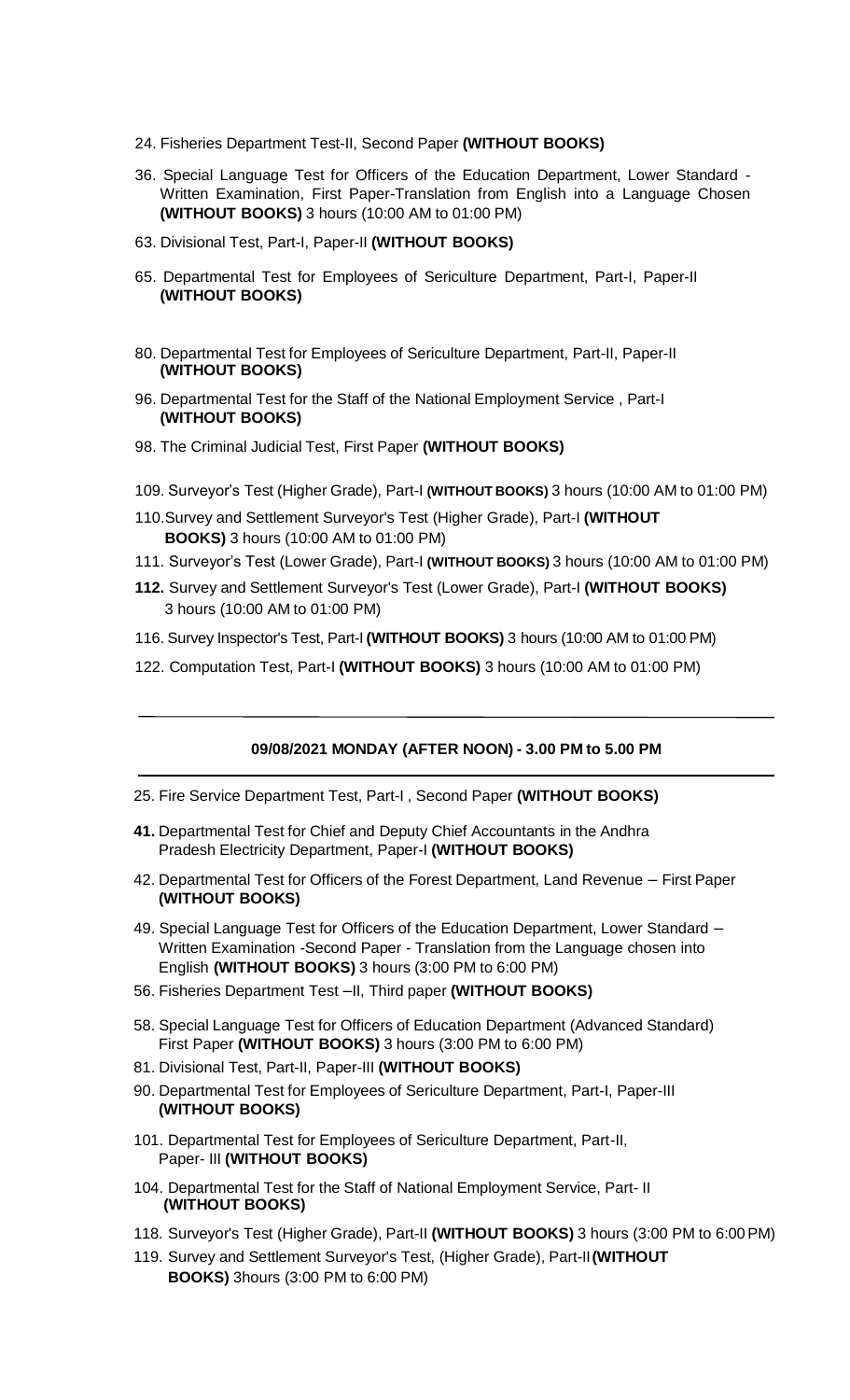**120.**Surveyor's Test (Lower Grade), Part-II **(WITHOUT BOOKS)** 3hours (3:00 PM to 6:00PM)

- 121.Survey and Settlement Surveyor's Test (Lower Grade), Part-II **(WITHOUT BOOKS)** 3 hours (3:00 PM to 6:00 PM)
- 123. Local Fund Audit Department Test, Fourth Paper **(WITHOUT BOOKS)**
- 127. The Criminal Judicial Test, Third Paper **(WITHOUT BOOKS)**
- 133. Survey Inspector's Test, Part-II **(WITHOUT BOOKS)** 3hours (3:00 PM to 6:00 PM)
- 135.Computation Test, Part-II **(WITHOUT BOOKS)** 3hours (3:00 PM to 6:00 PM)

# **10/08/2021 TUESDAY (FORE NOON) - 10.00 AM to 12.00 NooN**

- 22. Labour, Factories and Boilers Department Test, Part-A
	- **i)** Dist. Office Manual **(WITHOUT BOOKS)**
	- **ii)** Manual for Conciliation Officers **(WITH BOOKS)**
- **53.** Subordinate Accounts Service Examination, Paper-V **(WITHOUT BOOKS)**
- **54.** Excise Department Test, Test-D Distillery Manual First Paper **(WITHOUT BOOKS)**
- 59**.** Departmental Test for the Chief and Deputy Chief Accountants in A.P. Electricity Department, Paper-II **(WITHOUT BOOKS)**
- 67. Special Language Test for Officers of the Education Department, Lower Standard Written Examination, Third Paper - Grammar and Idioms **(WITHOUT BOOKS)** 3 hours (10:00 AM to 01:00 PM)
- 74. Special Language Test for Officers of the Education Department (Advanced Standard)Second Paper **(WITHOUT BOOKS)** 3 hours (10:00 AM to 01:00 PM)
- 76. Departmental Test for Officers of the Forest Department, Office Procedure and Accounts,First Paper **(WITHOUT BOOKS)**
- 85. Fisheries Department Test II, Fourth Paper **(WITHOUT BOOKS)**
- 87. Revenue Draughtsman's Test, Part-II **(WITHOUT BOOKS)**
- 3hours (10:00 AM to 01:00 PM)
- 103. Endowments Department Test, Paper-I **(WITHOUT BOOKS)**
- 113. Divisional Test, part-II, paper-IV **(WITHOUT BOOKS)**
- 115. Department Test for Employees of Sericulture Department, Part-I, Paper-IV **(WITHOUTBOOKS)**
- 125. Department Test for Persons in Ministerial Service of the Forest Department, Part-I,Paper-II **(WITHOUT BOOKS)**
- 130. Department Test for Employees of Sericulture Department, Part-II, Paper-IV  **(WITHOUT BOOKS)**
- 145. The Civil Judicial Test, Part-II, Paper-I **(WITHOUT BOOKS)**
- 150. Departmental Test for Mines and Geology **(WITHOUT BOOKS)**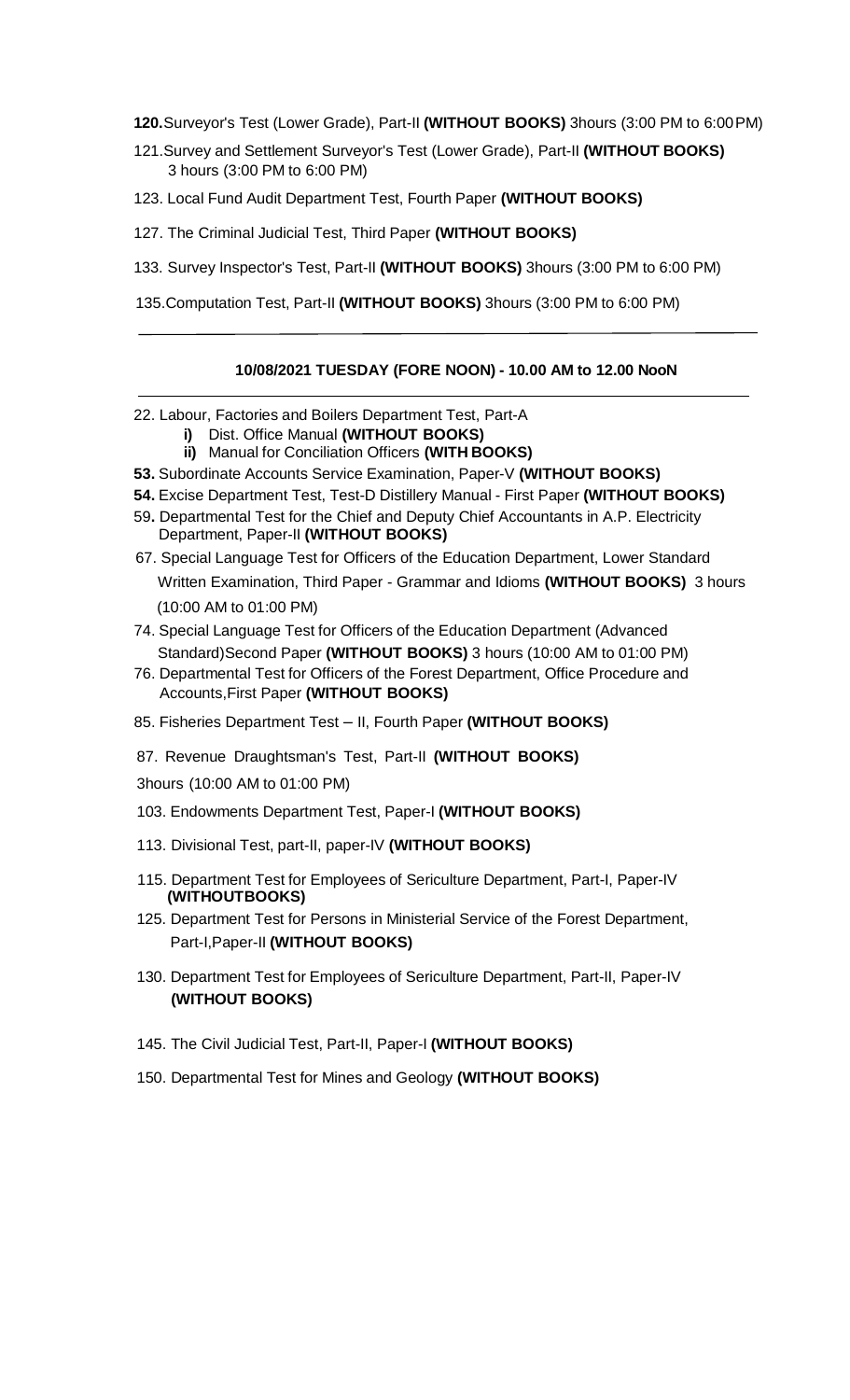# **10/08/2021 TUESDAY (AFTER NOON)** – **3.00 PM to 5.00 PM**

- 5. Second Class Language Test Part-A Written Examination, Translation from English intothe language chosen **(WITHOUT BOOKS)**
- 28. The Translation Test, Second Paper Translation from the Language chosen Into English **(WITHOUT BOOKS)** 3 hours (3.00 PM to 06:00 PM)
- 143. Departmental Test for Employees of sericulture Department Part-II, Paper-V  **(WITHOUT BOOKS)**

# **11/08/2021 WEDNESDAY (FORE NOON) - 10.00 AM to 12.00 NooN**

- 62. The Revenue Test Part-III **(WITH BOOKS)**
- 75. Labour, Factories and Boilers Department Test, Part-D **(WITH BOOKS)**
- 102. Departmental Test for Officers of the A.P. Commercial Taxes Subordinate Service, Second Paper **(WITH BOOKS)**
- 105. Local Fund Audit Department Test, Third Paper **(WITH BOOKS)**
- 114. Treasuries & Accounts Service Examination, Part-I Paper-IV. **(WITH BOOKS)**
- 126. Endowments Department Test, Paper-II **(WITH BOOKS)**
- 142. The Accounts Test for Public Works Department Officers and Subordinates, Paper-II **(WITH BOOKS)**
- 15**.** Fisheries Department Test-II, First Paper **(WITHOUT BOOKS)**
- 19. The Translation Test, First Paper Translation from English into the Language chosen **(WITHOUT BOOKS)** 3 hours (10:00 AM to 01:00 PM)
- 30. Divisional Test, Part-I, Paper-I **(WITHOUT BOOKS)**
- 32. Departmental Test for Employees of Sericulture Department, Part-I, Paper-I **(WITHOUT BOOKS)**
- 37. Special Language Test for Officers of the Education Department, Higher Standard**(WITHOUT BOOKS)** 3hours(10.00 AM to 01.00 PM)
- 47. Departmental Test for Employees of Sericulture Department, Part-II Paper-I **(WITHOUT BOOKS)**

#### **11/08/2021 WEDNESDAY (AFTER NOON)** – 3**.00 PM to 5.00 PM**

- 43. The Revenue Test, Part-II **(WITH BOOKS)**
- 57. Labour, Factories and Boilers Department Test, Part-C **(WITH BOOKS)**
- 93. Local Fund Audit Department Test, Second Paper **(WITH BOOKS)**
- 95. Fisheries Department Test **(WITH BOOKS)**
- 100. Treasuries & Accounts Service Examination, Part-II, Paper-III **(WITH BOOKS)**
- 137. The Accounts Test for Public Works Department Officers & Subordinates, Paper-I **(WITH BOOKS)**